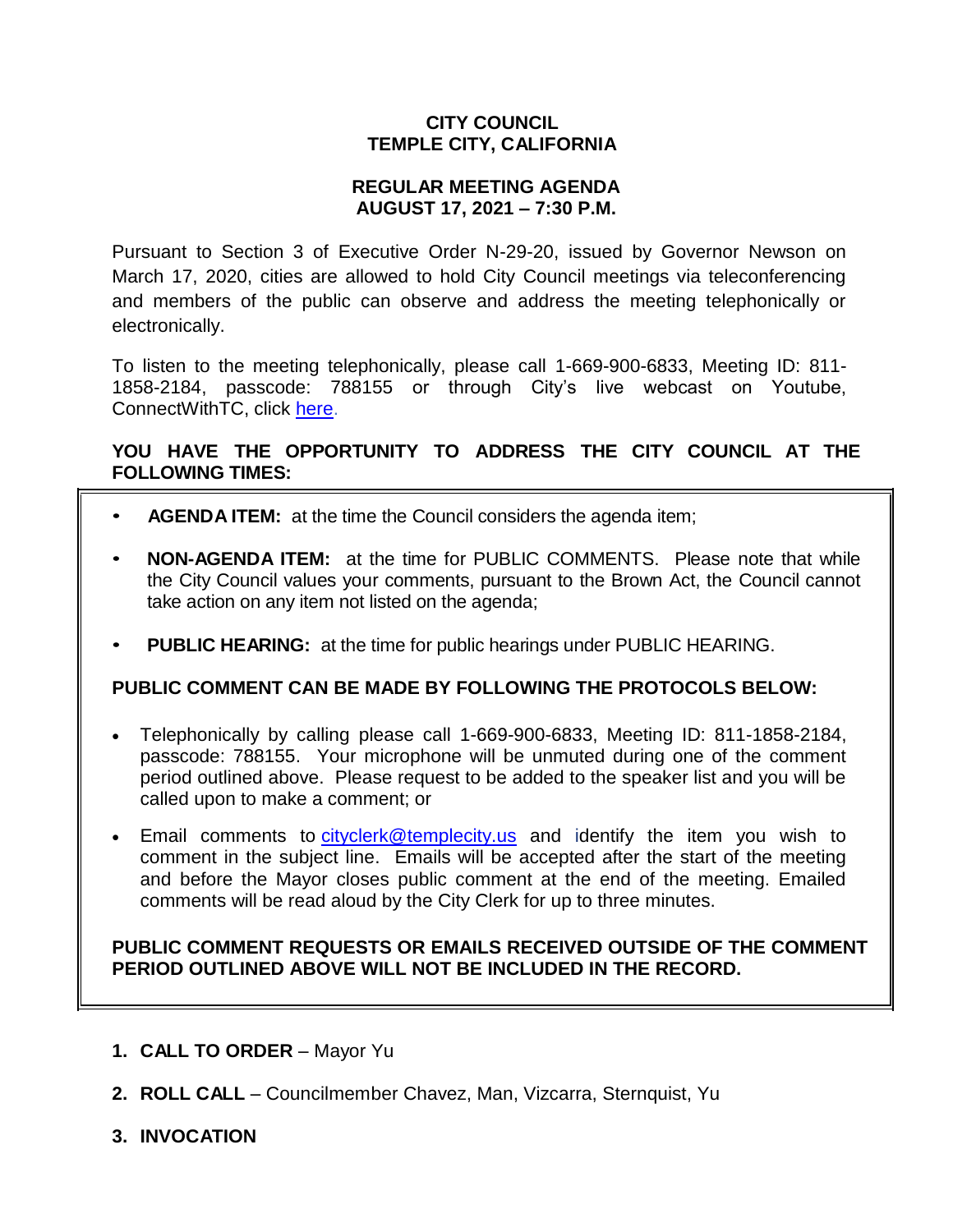## **4. PLEDGE OF ALLEGIANCE**

#### **5. CEREMONIAL MATTERS – PRESENTATIONS –** None

#### **6. PUBLIC COMMENTS ON ITEMS NOT LISTED ON THE AGENDA**

The City Council will now hear public comments regarding items **not listed** on the agenda. The procedure to address the City Council is highlighted on the first page of this agenda. This section is limited to 30 minutes total.

#### **7. CONSENT CALENDAR**

All Consent Calendar items may be approved in a single motion as recommended unless removed for further discussion. If members of the City Council or persons in the audience wish to discuss any matters listed on the Consent Calendar, please address them at this time.

Recommendation: Approve Items A through G per recommendations.

#### A. APPROVAL OF MINUTES

The City Council is requested to review and approve:

- 1. [The Minutes of the Special City Council Meeting of July 28, 2021;](https://www.ci.temple-city.ca.us/DocumentCenter/View/16630/7A-1_CCM---2021-07-28-Sheriffs-Monthly)
- 2. [The Minutes of the Regular City Council Meeting of August 3, 2021;](https://www.ci.temple-city.ca.us/DocumentCenter/View/16621/7A-2_CCM---2021-08-03-Regular) and
- 3. [The Minutes of the Special City Council Meeting of August 10, 2021.](https://www.ci.temple-city.ca.us/DocumentCenter/View/16622/7A-3_CCM---2021-08-10-Special)

Recommendation: Approve.

## [B. PARKS AND RECREATION](https://www.ci.temple-city.ca.us/DocumentCenter/View/16623/7B_PRC-Actions-2021-7-21-FInal) COMMISSION ACTIONS

The City Council is requested to receive and file the actions of the Parks and Recreation Commission Regular Meeting of July 21, 2021.

Recommendation: Receive and file.

## [C. PLANNING COMMISSION ACTIONS](https://www.ci.temple-city.ca.us/DocumentCenter/View/16624/7C_PC-Actions----2021-07-27)

The City Council is requested to receive and file the actions of the Planning Commission Regular Meeting of July 27, 2021.

Recommendation: Receive and file.

## D. [PETTY CASH](https://www.ci.temple-city.ca.us/DocumentCenter/View/16626/7D_Petty-Cash-Report-PandR) REPORT

The City Council is requested to receive and file the Petty Cash Report.

Recommendation: Receive and file.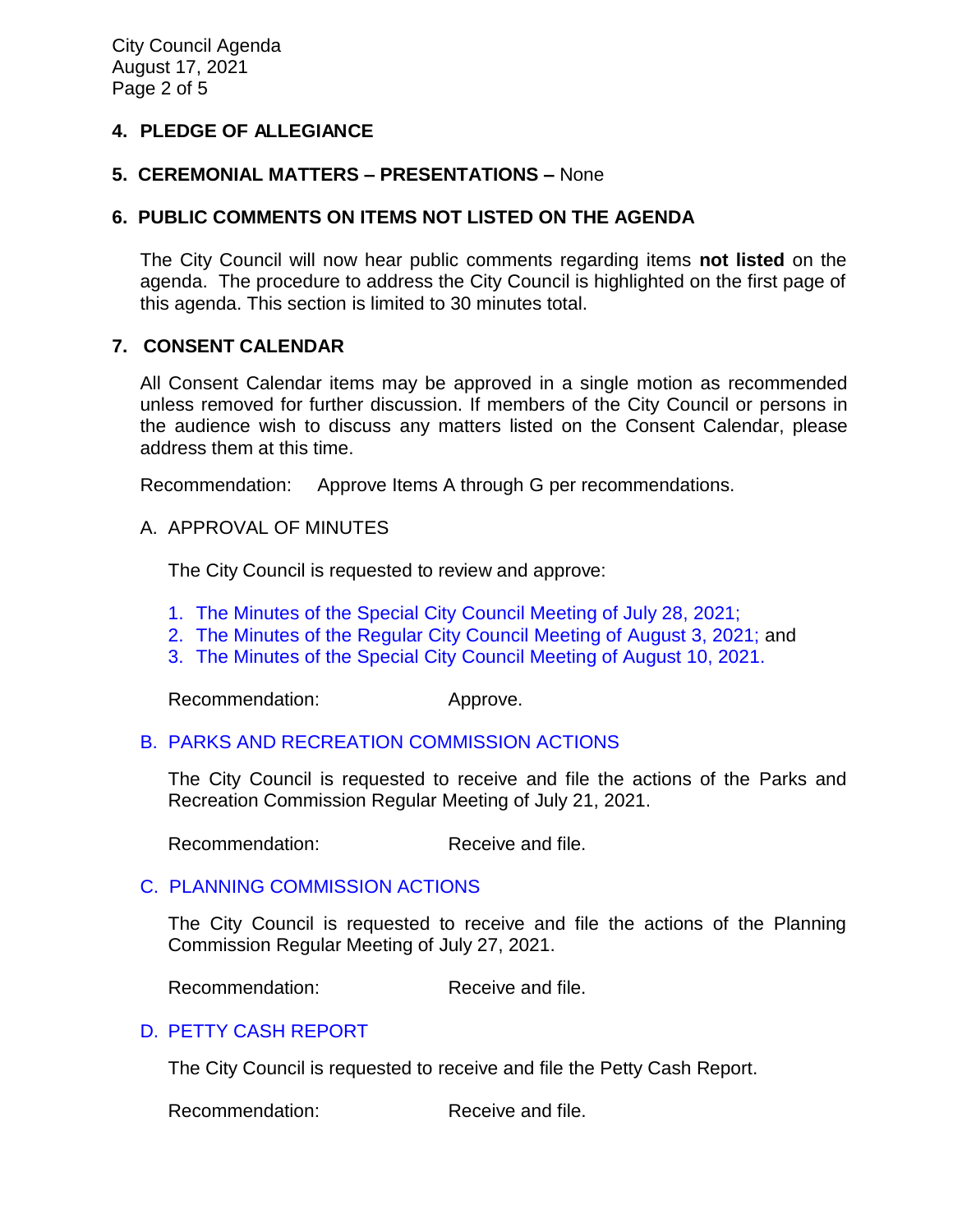## [E. VISA CARD REPORT](https://www.ci.temple-city.ca.us/DocumentCenter/View/16627/7E_Visa-Card-Report-8-17-21)

The City Council is requested to receive and file the Visa Card Report.

Recommendation: Receive and file.

#### [F. ADOPTION OF RESOLUTION NO. 21-5545 APPROVING PAYMENT OF BILLS](https://www.ci.temple-city.ca.us/DocumentCenter/View/16628/7F_Reso-No-21-5545-081721---Warrants--Demands-FY-2020-2021) [FOR FISCAL YEAR 2020-21](https://www.ci.temple-city.ca.us/DocumentCenter/View/16628/7F_Reso-No-21-5545-081721---Warrants--Demands-FY-2020-2021)

The City Council is requested to adopt Resolution No. 21-5545 authorizing the payment of bills.

Recommendation: Adopt Resolution No. 21-5545.

#### G. [ADOPTION OF RESOLUTION NO. 21-5546 APPROVING PAYMENT OF BILLS](https://www.ci.temple-city.ca.us/DocumentCenter/View/16629/7G_Reso-No-21-5546-081721---Warrants--Demands-FY-2021-2022) [FOR FISCAL YEAR 2021-22](https://www.ci.temple-city.ca.us/DocumentCenter/View/16629/7G_Reso-No-21-5546-081721---Warrants--Demands-FY-2021-2022)

The City Council is requested to adopt Resolution No. 21-5546 authorizing the payment of bills.

Recommendation: Adopt Resolution No. 21-5546.

#### **8. PUBLIC HEARING**

#### **9. UNFINISHED BUSINESS**

## A. [PUBLIC ART DONATION](https://www.ci.temple-city.ca.us/DocumentCenter/View/16625/9A_Public-Art-Donation_Staff-Report)

The City Council is requested to respectfully decline the donation of 6 art sculptures.

| Presenter: | <b>Parks and Recreation Director</b> |
|------------|--------------------------------------|
|            |                                      |

Recommendation: Respectfully decline the donation.

#### **10. NEW BUSINESS**

## **11. UPDATE FROM CITY MANAGER**

#### **12. UPDATE FROM CITY ATTORNEY**

## **13. COUNCIL REPORTS REGARDING AD HOC OR STANDING COMMITTEE MEETINGS**

- A. SCHOOL DISTRICT/CITY STANDING COMMITTEE (Councilmember Man and Councilmember Chavez) – Formed 1/3/2012
- B. LAS TUNAS DOWNTOWN REVITALIZATION STANDING COMMITTEE (Councilmember Chavez and Mayor Yu) – Formed 2/18/2014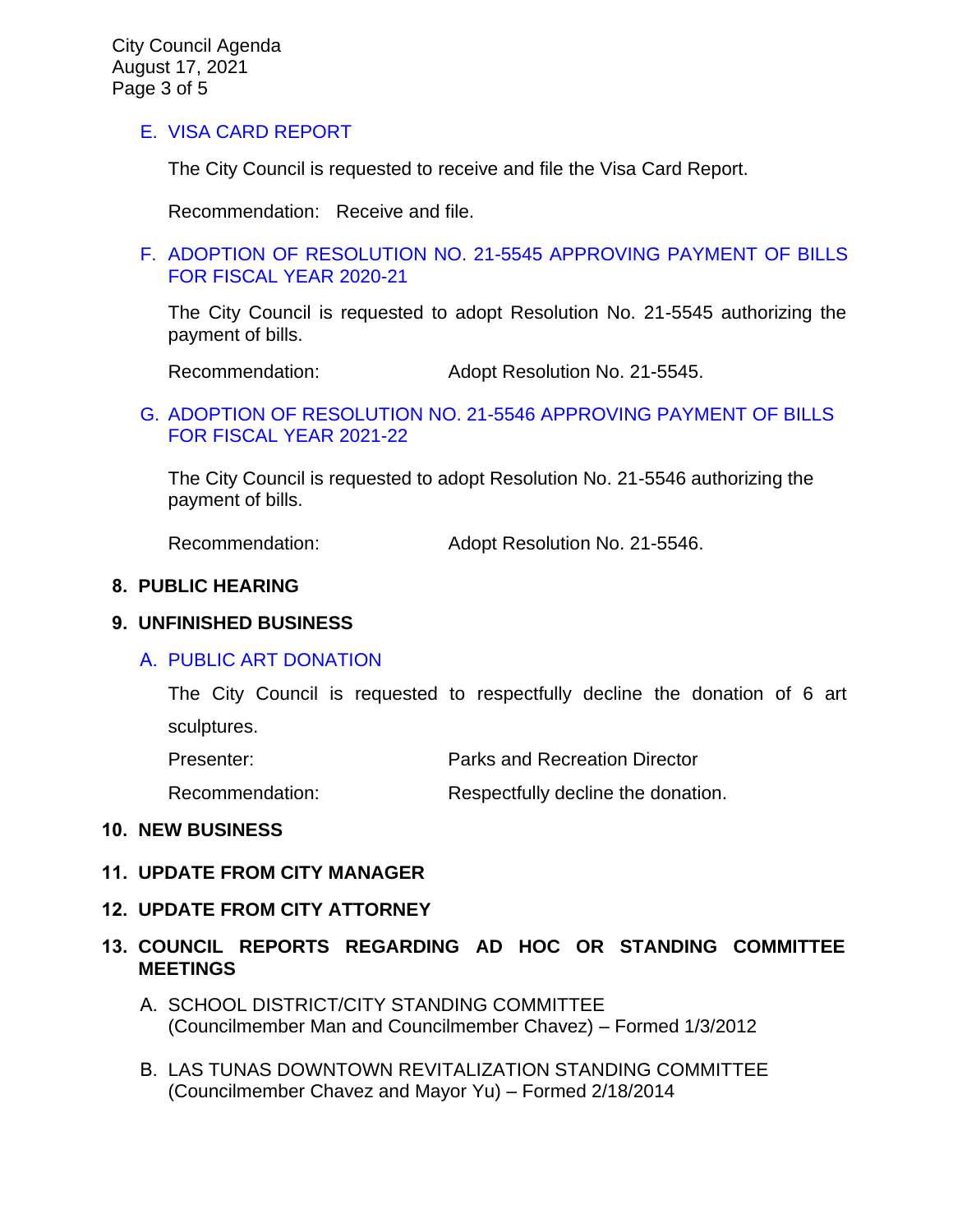City Council Agenda August 17, 2021 Page 4 of 5

- C. FUTURE DEVELOPMENT OF CITY PROPERTIES STANDING COMMITTEE (Mayor Yu and Councilmember Man) – Formed 2/18/2014
- D. AUDIT STANDING COMMITTEE (Councilmember Chavez and Mayor Yu) – Formed 7/15/2014
- E. FACILITIES, PUBLIC WORKS, AND INFRASTRUCTURE STANDING **COMMITTEE** (Mayor Yu and Councilmember Man) – Formed 4/4/2017
- F. PRIMROSE PARK ART ELEMENT AD HOC (Councilmember Vizcarra and Mayor Yu) – Formed 5/19/20
- G. CITY BASED HOMELESS PLAN STANDING COMMITTEE (Councilmember Vizcarra and Mayor Pro Tem Sternquist) – Formed 3/16/21

## **14. COUNCIL ITEMS SEPARATE FROM THE CITY MANAGER'S REGULAR AGENDA**

- A. COUNCILMEMBER CHAVEZ
- B. COUNCILMEMBER MAN
- C. COUNCILMEMBER VIZCARRA
- D. MAYOR PRO TEM STERNQUIST
- E. MAYOR YU

## **15. RECESS TO SUCCESSOR AGENCY TO THE TEMPLE CITY COMMUNITY DEVELOPMENT AGENCY MEETING**

# **16. ADDITIONAL PUBLIC COMMENTS ON ITEMS NOT LISTED ON THE AGENDA**

The City Council will now hear additional public comments regarding items not listed on the agenda. The procedure to address the City Council is highlighted on the first page of this agenda.

## **17. ADJOURNMENT**

PARKS & RECREATION COMMISSION 7:30 P.M. AUGUST 18, 2021 PLANNING COMMISSION 7:30 P.M. AUGUST 24, 2021 CITY COUNCIL 7:30 P.M. SEPTEMBER 7, 2021 TRANSPORTATION AND PUBLIC SAFETY 7:30 P.M. TBD **COMMISSION**